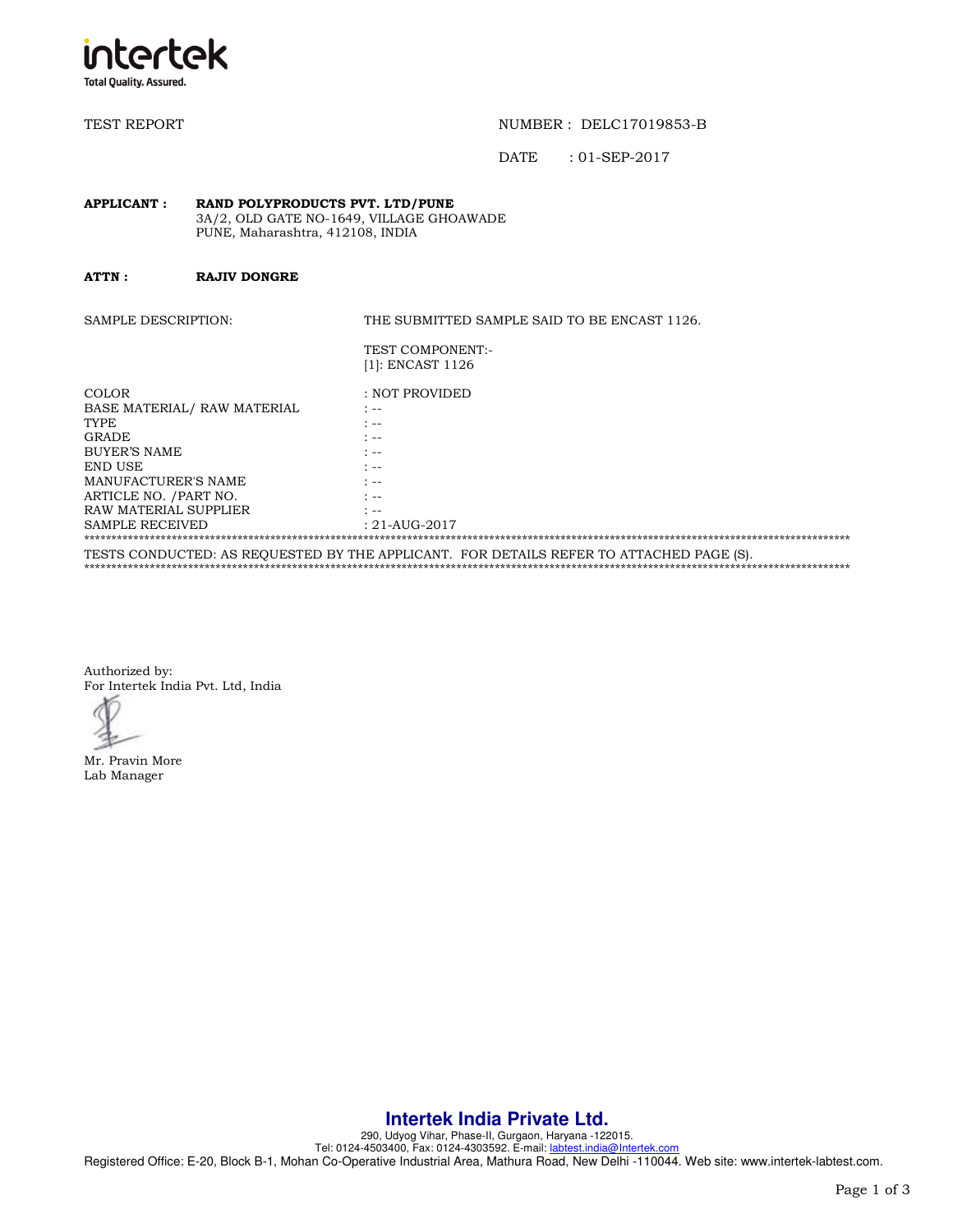

TEST REPORT NUMBER : DELC17019853-B

DATE : 01-SEP-2017

# **TEST CONDUCTED:**

## **1. PHTHALATE TEST**

SOLVENT EXTRACTION FOLLOWED BY GC-MSD ANALYSIS

| <b>NAME OF PHTHALATES</b>      | <b>RESULTS</b><br>[1] |
|--------------------------------|-----------------------|
| Di butyl Phthalates (DBP)      | ND                    |
| Diethyl Hexyl Phthalate (DEHP) | ND                    |
| Benzyl butyl Phthalates (BBP)  | ND                    |
| Di-Iso-Butyl Phthalate (DIBP)  | ND                    |

## **REMARK:**

DETECTION LIMIT = 50 ppm ND = NOT DETECTED